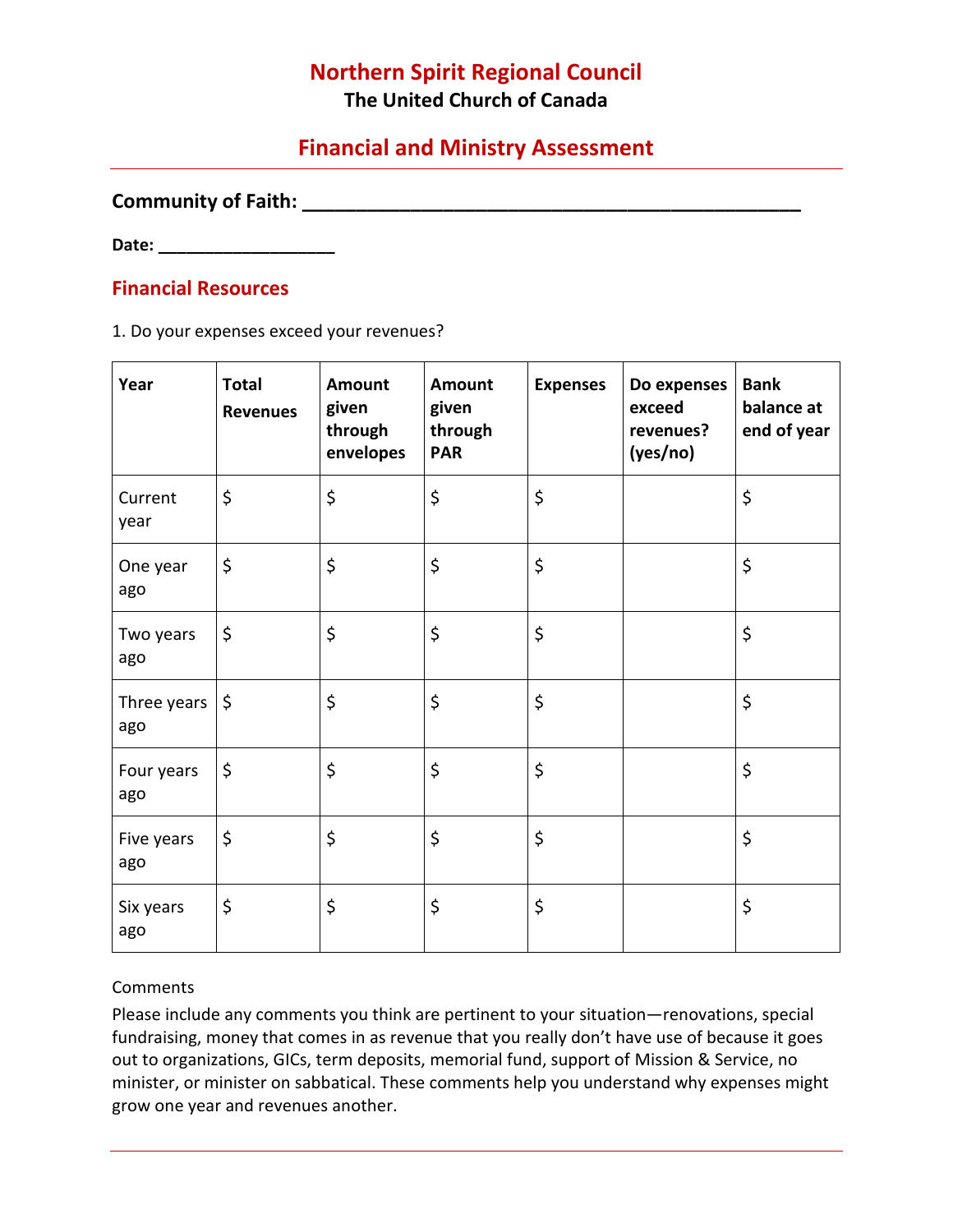A recent financial statement should be appended to this document.

2. Payroll Costs

At present we have called or appointed the following paid staff:

Minister: \_\_\_\_\_\_\_\_\_\_\_\_ hours per week

Secretary: \_\_\_\_\_\_\_\_\_\_\_ hours per week

Custodian: hours per week

Other (youth, Sunday School, etc.): hours per week

Cost of payroll (\$ paid plus employer contributions (EI, etc.) for everyone:

| <b>Current</b> | One year | Two years | Three years   Four years | ago | Five years | Six years |
|----------------|----------|-----------|--------------------------|-----|------------|-----------|
| vear           | ago      | ago       | ago                      |     | ago        | ago       |
|                |          |           |                          |     |            |           |

3. Have you experienced a deficit for more than two consecutive years in the last five years?

4. Do utilities, maintenance, and repairs exceed 25 percent of revenues?

| Year               | <b>Utilities</b><br>(Power and<br>Water) | Fuel | Maintenance | <b>Total</b> | <b>Exceeds 25%</b><br>of Revenues<br>(Yes or No) |
|--------------------|------------------------------------------|------|-------------|--------------|--------------------------------------------------|
| Current year       | \$                                       | \$   | \$          | \$           |                                                  |
| One year ago       | \$                                       | \$   | \$          | \$           |                                                  |
| Two years<br>ago   | \$                                       | \$   | \$          | \$           |                                                  |
| Three years<br>ago | \$                                       | \$   | \$          | \$           |                                                  |
| Four years<br>ago  | \$                                       | \$   | \$          | \$           |                                                  |
| Five years ago     | $\zeta$                                  | \$   | \$          | \$           |                                                  |
| Six years ago      | \$                                       | \$   | \$          | \$           |                                                  |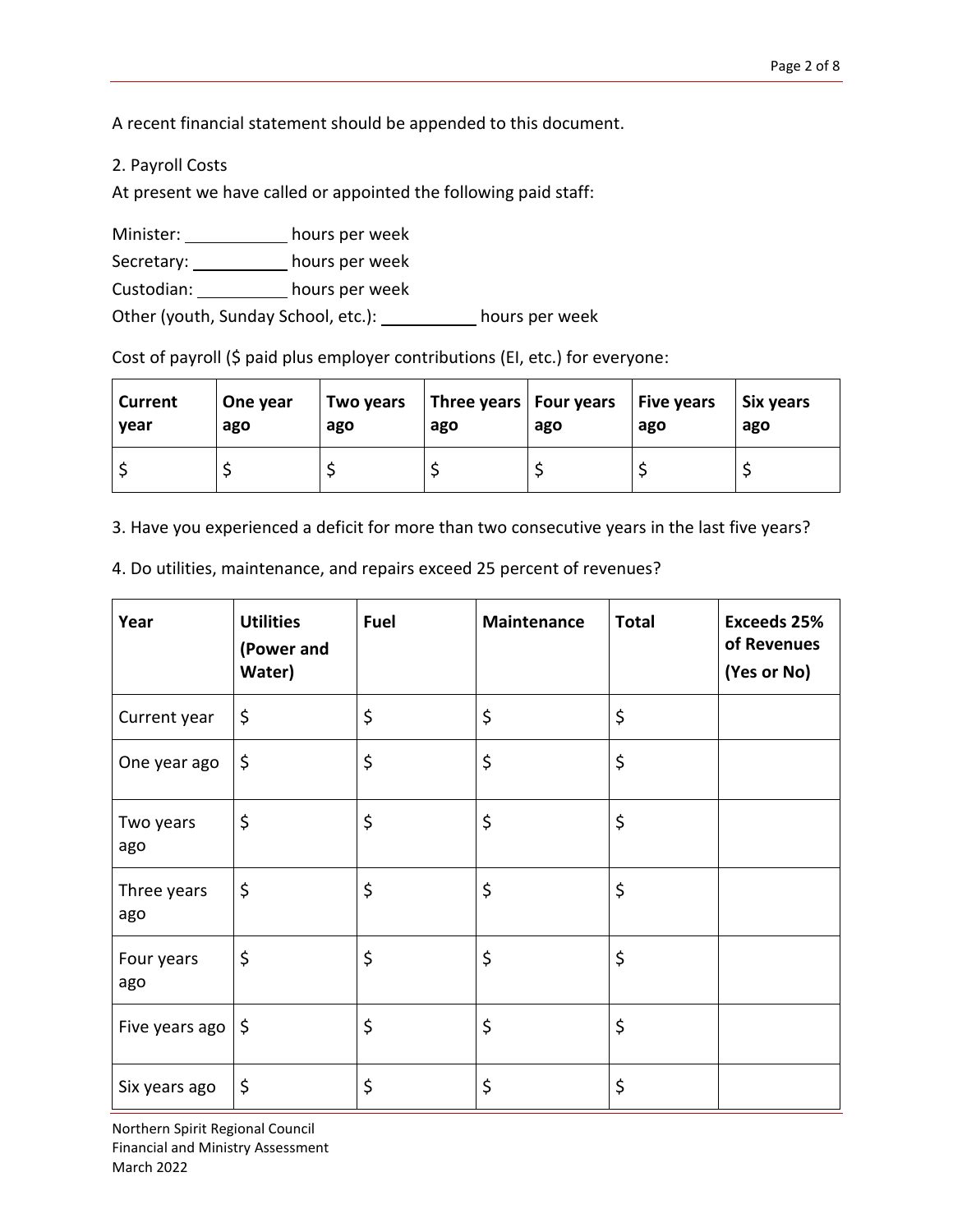## 5. Are there any outstanding loans?

#### 6. How many contributors support your congregation?

| Current<br>year | One year<br>ago | Two years<br>ago | ago | Three years   Four years $\vert$ Five years<br>ago | ago | Six years<br>ago |
|-----------------|-----------------|------------------|-----|----------------------------------------------------|-----|------------------|
|                 |                 |                  |     |                                                    |     |                  |

7. How many contributors would you have in each age group this year?

| <b>Ages</b>     | <b>Financial Contribution</b> | <b>Contribution of Hours</b> |
|-----------------|-------------------------------|------------------------------|
| $0 - 20$ years  |                               |                              |
| $21 - 30$ years |                               |                              |
| $31 - 40$ years |                               |                              |
| $41 - 50$ years |                               |                              |
| $51 - 60$ years |                               |                              |
| $61 - 70$ years |                               |                              |
| 71-80 years     |                               |                              |
| 81+ years       |                               |                              |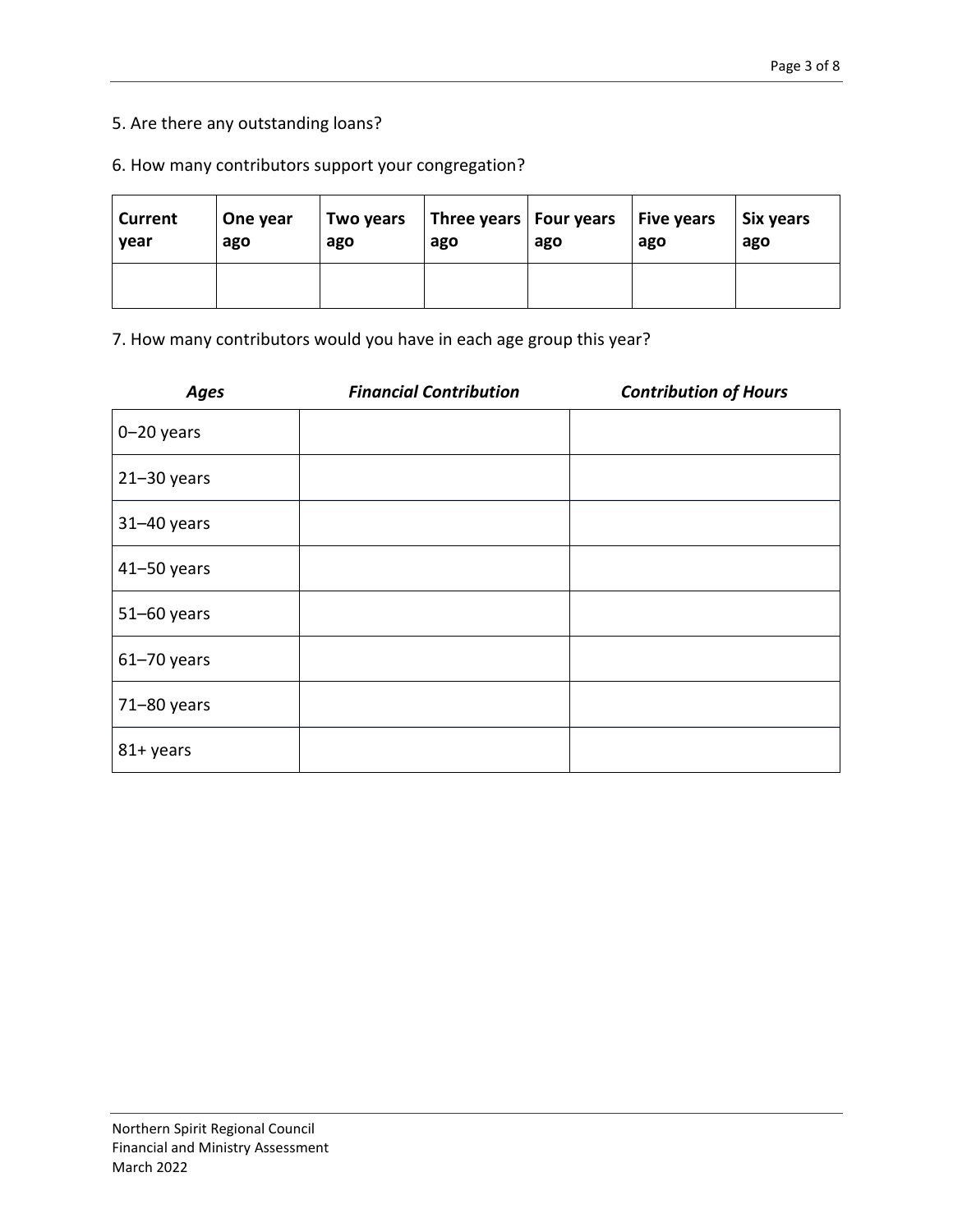8. Is there a reliance on a few generous contributors where 50 percent of the revenues come from one or two contributors?

Contributors and Givings

| Annual<br>giving     | <b>Number</b><br>of givers:<br><b>Current</b><br>year | One year<br>ago | Two<br>years ago | <b>Three</b><br>years ago | Four<br>years ago | <b>Five</b><br>years ago | Six years<br>ago |
|----------------------|-------------------------------------------------------|-----------------|------------------|---------------------------|-------------------|--------------------------|------------------|
| $$0 - $100$          |                                                       |                 |                  |                           |                   |                          |                  |
| \$101-\$500          |                                                       |                 |                  |                           |                   |                          |                  |
| \$501-\$1,000        |                                                       |                 |                  |                           |                   |                          |                  |
| $$1,001-$<br>\$5,000 |                                                       |                 |                  |                           |                   |                          |                  |
| $$5,001+$            |                                                       |                 |                  |                           |                   |                          |                  |

9. Have you taken part in a stewardship project (campaign) in the past two years?

No project

Letters to congregation when we have the need

Regular information and letters sent to all members and adherents

Program such as *Called to Be the Church* (on the [Stewardship](http://www.stewardshiptoolkit.ca/) Toolkit website) with information during worship, letters, and a request for commitment

**Program and information presented at a congregational get-together** 

All-member visitation

Other

If you did, what were the results?

Have you encouraged members, yearly or more regularly, to increase PAR givings?

❑ Yes ❑ No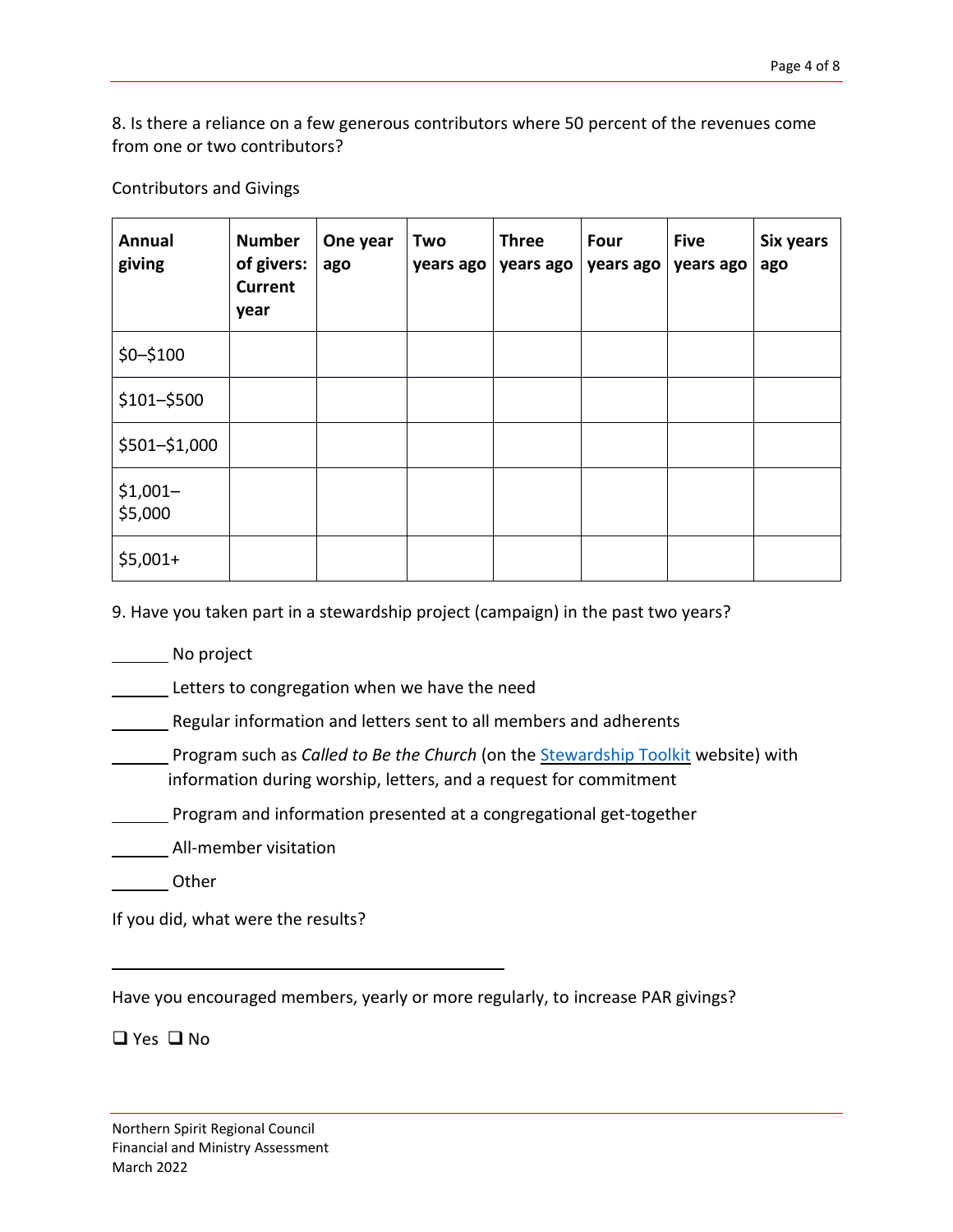10. Please list any investments, special funds, and other monies your community of faith holds, and include any rules/restrictions around the use of these funds.

11. *Having examined your current financial situation, you may want to examine the minister's salary schedule on the [Minister's Salary Schedule and Cost of Living Groups page](https://www.united-church.ca/leadership/church-administration/ministers-salary-schedule-and-cost-living-groups) and work with your treasurer to determine the cost of ministry personnel at different increment categories. This will include salary, allowances, and employer contributions to government plans, pension, and benefits. Your treasurer may be the one who will understand these tools most clearly.*

- *The United Church of Canada provides budgeting tools for treasurers for both ministry personnel and lay employees on the [Budgeting Tools for Treasurers page.](https://www.united-church.ca/leadership/church-administration/budgeting-tools-treasurers)*
- *The General Council Executive has very recently approved significant changes to the Group Insurance Plan, which will change Employer Premiums. More information will be available in November 2021.*
- *In addition to the employer costs noted in the tables in these United Church tools, there are employee and employer premiums for Employment Insurance and Canada Pension Plan. (Tables for these costs are available on the [Canada Revenue Agency website.](https://www.canada.ca/en/revenue-agency.html))*
- a. Does your Pastoral Charge pay ministry personnel above the minimum increment salary set by the General Council?
- b. What percentage or amount above minimum does the Pastoral Charge pay?

12. United Church policy requires a Pastoral Charge to provide a minimum of one month of vacation plus 3 weeks of study leave to ministry personnel annually.

a. Does your Pastoral Charge provide more than the minimum vacation or study leave time annually?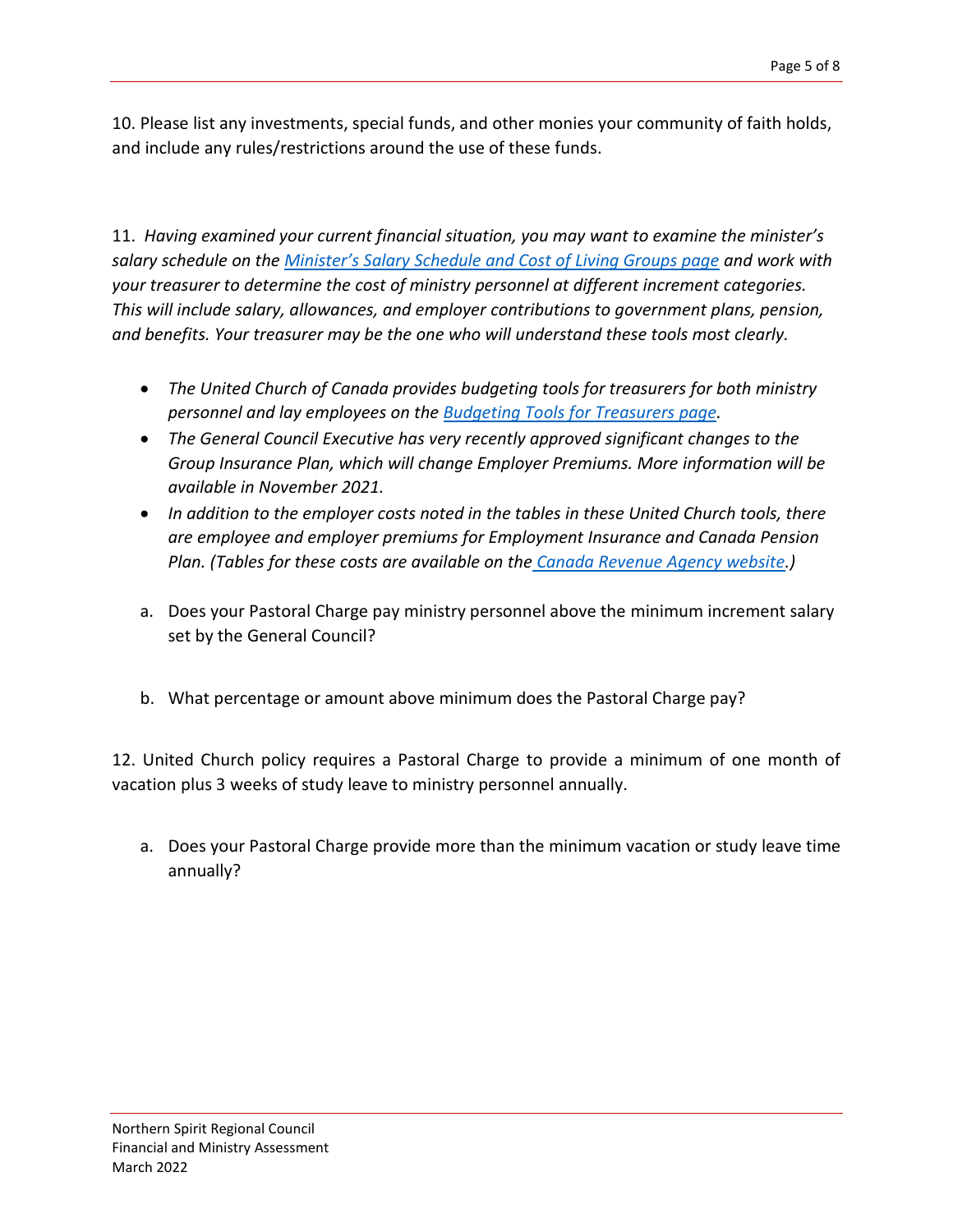13. Pastoral Charges are required to provide a paid sabbatical of 3 months to ministry personnel who have served continuously for 5 years.

- a. When was the last sabbatical provided to ministry personnel serving your Pastoral Charge?
- b. Is setting aside funds for sabbatical coverage part of your annual budget?

### **Thinking about the Data You Have Collected**

Now that you have all of this information, what is your plan for ministry? Is your Pastoral Charge able to cover its ministry and operating expenses, including salaries and benefits, for at least a three-year commitment?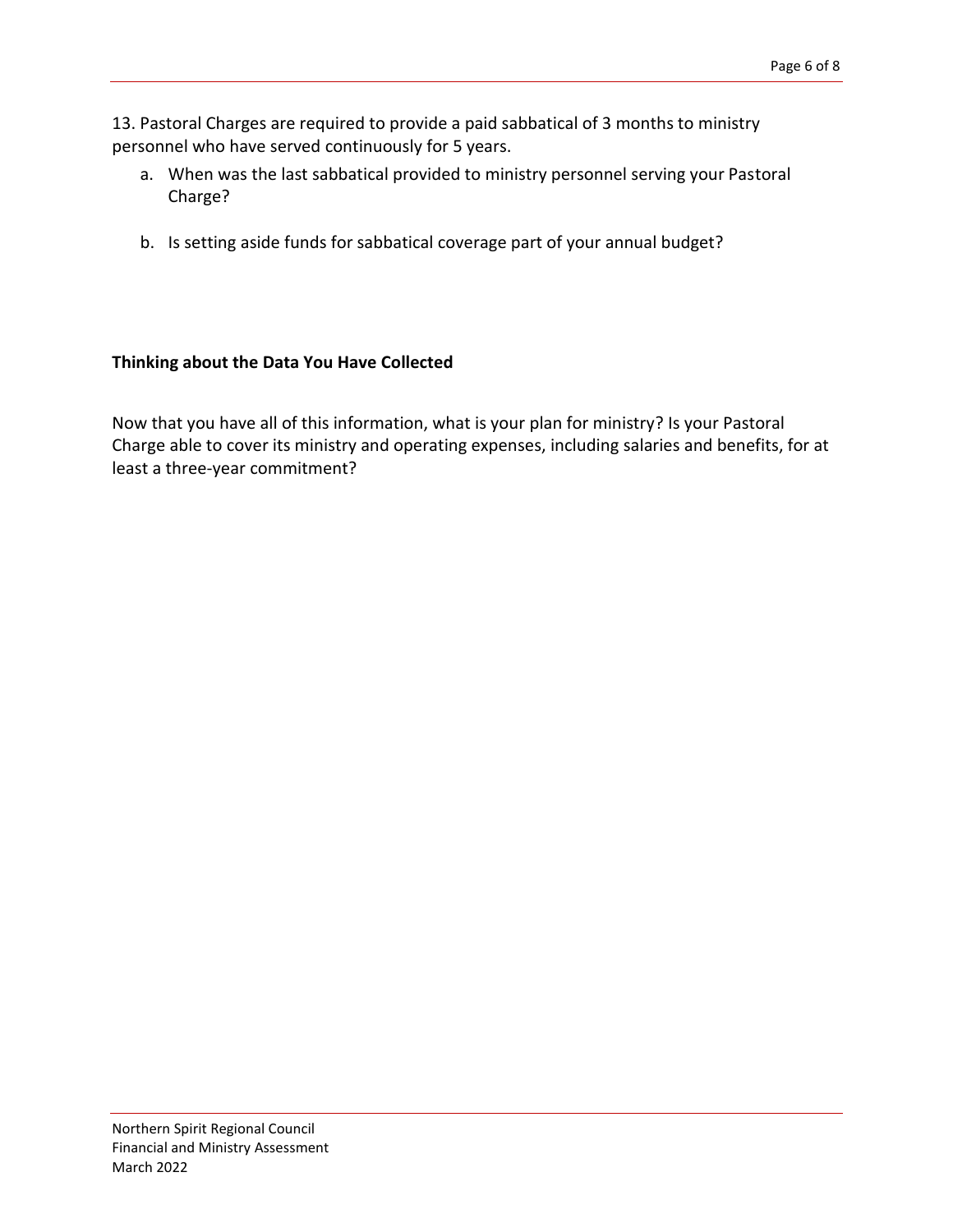## **Ministry and Mission**

Please tell us about your community of faith's ministry and mission.

- 1. For the purpose of this assessment, *ministry* is how your community of faith welcomes new people, cares for and connects with people who participate in the life and work of the community of faith.
- 2. Please tell us about your community of faith's mission*. Mission* is how your community of faith contributes and engages the local, regional, national and global community beyond the congregation or Pastoral Charge.
- 3. What prevents your community of faith from fulfilling it ministry and mission?
- 4. What kind of professional ministry leadership would benefit or enhance your community of faith's ministry and mission?
- 5. Thinking 10 years from now, what future does your community of faith see for itself?
- 6. Please add any further information or observations you believe are relevant to this conversation.